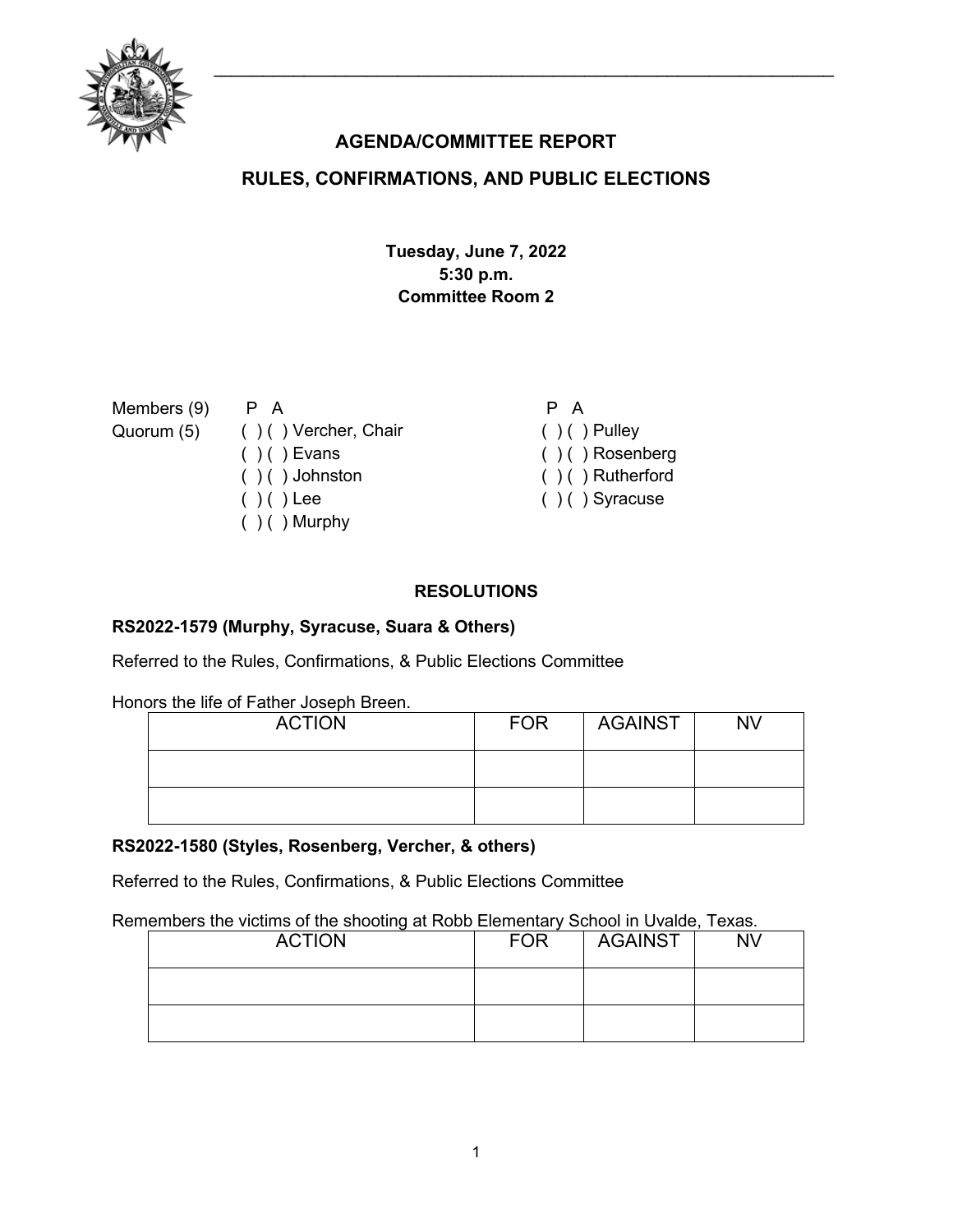### **RS2022-1581 (Withers, Bradford, VanReece & Others)**

Referred to the Rules, Confirmations, & Public Elections Committee

Recognizes Wednesday, June 1 to Thursday, June 30, 2022 as the "Nashville Pride Month", celebrating the Lesbian, Gay, Bisexual, Transgender, and Queer communities and their enormous contributions to the quality of life in Nashville and Davidson County, and further recognizing the 34th anniversary of the first Nashville Pride event.

| <b>ACTION</b> | <b>FOR</b> | <b>AGAINST</b> | <b>NV</b> |
|---------------|------------|----------------|-----------|
|               |            |                |           |
|               |            |                |           |

#### **RS2022-1582 (Bradford, Rhoten, Syracuse)**

Referred to the Rules, Confirmations, & Public Elections Committee

Recognizes the 85th anniversary of Nashville International Airport®.

| <b>ACTION</b> | <b>FOR</b> | <b>AGAINST</b> | <b>NV</b> |
|---------------|------------|----------------|-----------|
|               |            |                |           |
|               |            |                |           |

# **ELECTIONS AND CONFIRMATIONS**

#### **22-192**

Board of Equalization Re-Appointment of Ms. Lori Caste as an alternate member for a term expiring on June 6, 2024.

| <b>ACTION</b> | <b>FOR</b> | AGAINST | <b>NV</b> |
|---------------|------------|---------|-----------|
|               |            |         |           |
|               |            |         |           |

#### **22-199**

Board of Equalization Re-Appointment of Ms. Sharilyn Pettus as an alternate member for a term expiring on June 6, 2024.

| <b>ACTION</b> | <b>FOR</b> | AGAINST | <b>NV</b> |
|---------------|------------|---------|-----------|
|               |            |         |           |
|               |            |         |           |